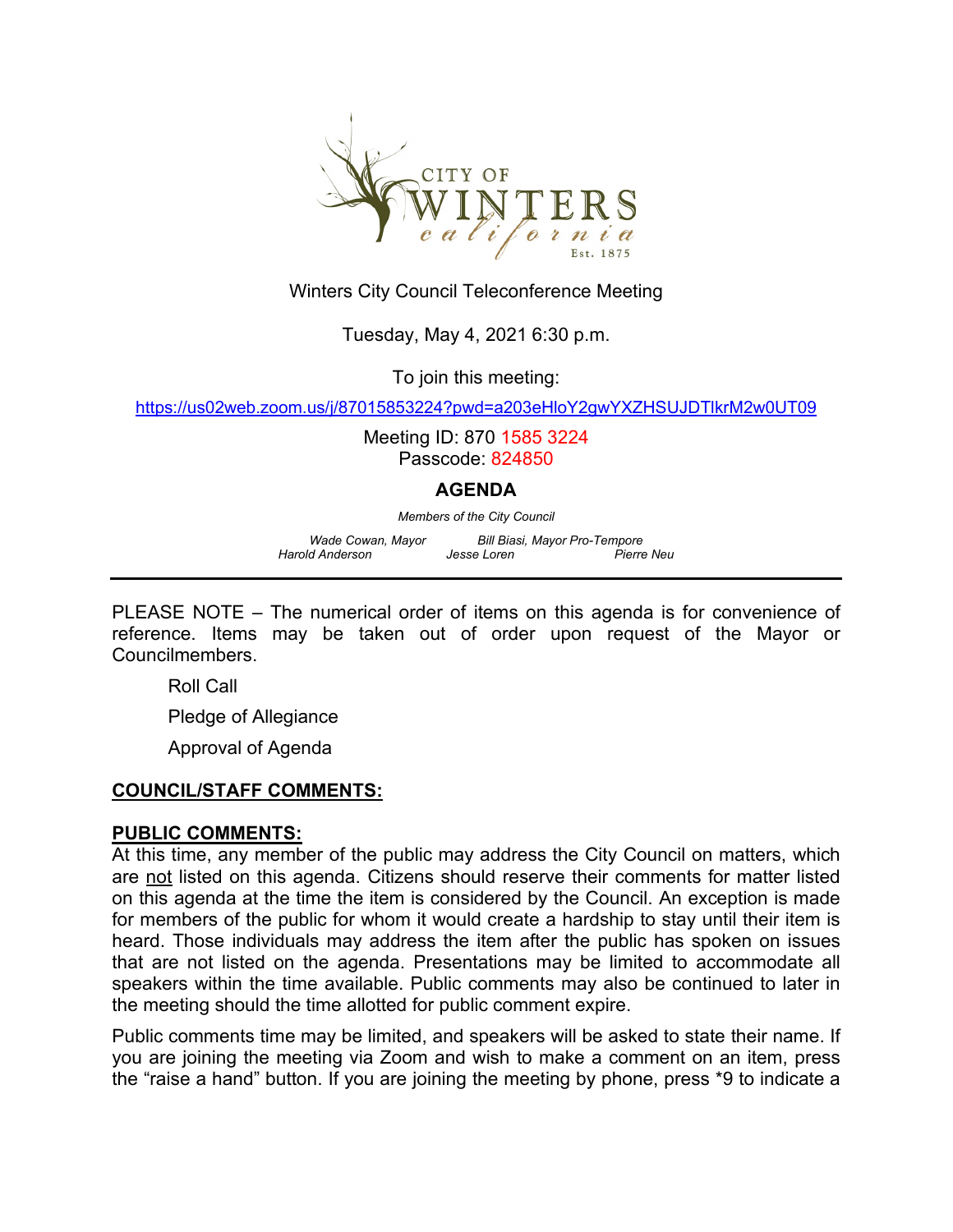desire to make a comment. The chair will call you by name or phone number when it is your turn to comment. Speakers will be limited to 3:00 minutes.

If you choose not to observe the City Council meeting but wish to make a comment on a specific agenda item, please submit your comment via email by 5:00 p.m. on the Monday prior to the City Council meeting. Please submit your comment to the City Clerk at ashley.bussart@cityofwinters.org. All public comments submitted to the City Clerk will be summarized and read into record but will not be read verbatim due to time limitations.

## **CONSENT CALENDAR:**

All matters listed under the consent calendar are considered routine and noncontroversial, require no discussion, and are expected to have unanimous Council support and may be enacted by the City Council in one motion in the form listed below. There will be no separate discussion of these items. However, before the City Council votes on the motion to adopt, members of the City Council, staff, or the public may request that specific items be removed from the Consent Calendar for separate discussion and action. Items(s) removed will be discussed later in the meeting as time permits.

- 1. Minutes of the Regular Meeting of the Winters City Council Held on Tuesday, April 20, 2021
- 2. Resolution 2021-22, Initiating Proceedings for the Annual Levy and Collection of Assessments for the City of Winters City-Wide Maintenance Assessment District, Fiscal Year 2021/2022
- 3. Resolution 2021-24, Declaring Weeds and Rubbish on Certain Lots and Parcels within the City of Winters to be a Public Nuisance and Ordering the Institutional of Proceedings to Abate said Nuisances, and Issuance of a Request for Proposal for Weed Abatement Services
- 4. Resolution 2021-25 Approving Reimbursement Agreement for Costs Associated with Edible Food Recovery Capacity Study and Sustainable Funding Assessment in Yolo County

## **DISCUSSION ITEMS:**

Authorization to Establish the City of Winters Senior Center Furniture/Fixture/Equipment and Operations Fund with Yolo Community Foundation

**\_\_\_\_\_\_\_\_\_\_\_\_\_\_\_\_\_\_\_\_\_\_\_\_\_\_\_\_\_\_\_\_\_\_\_\_\_\_\_\_\_\_\_\_\_\_\_\_\_\_\_\_\_\_\_\_\_\_\_\_\_\_\_\_\_\_\_\_\_\_**

# **CITY MANAGER REPORT:**

## **INFORMATION ONLY:**

- 1. March Investment Report
- 2. March Treasurer Report